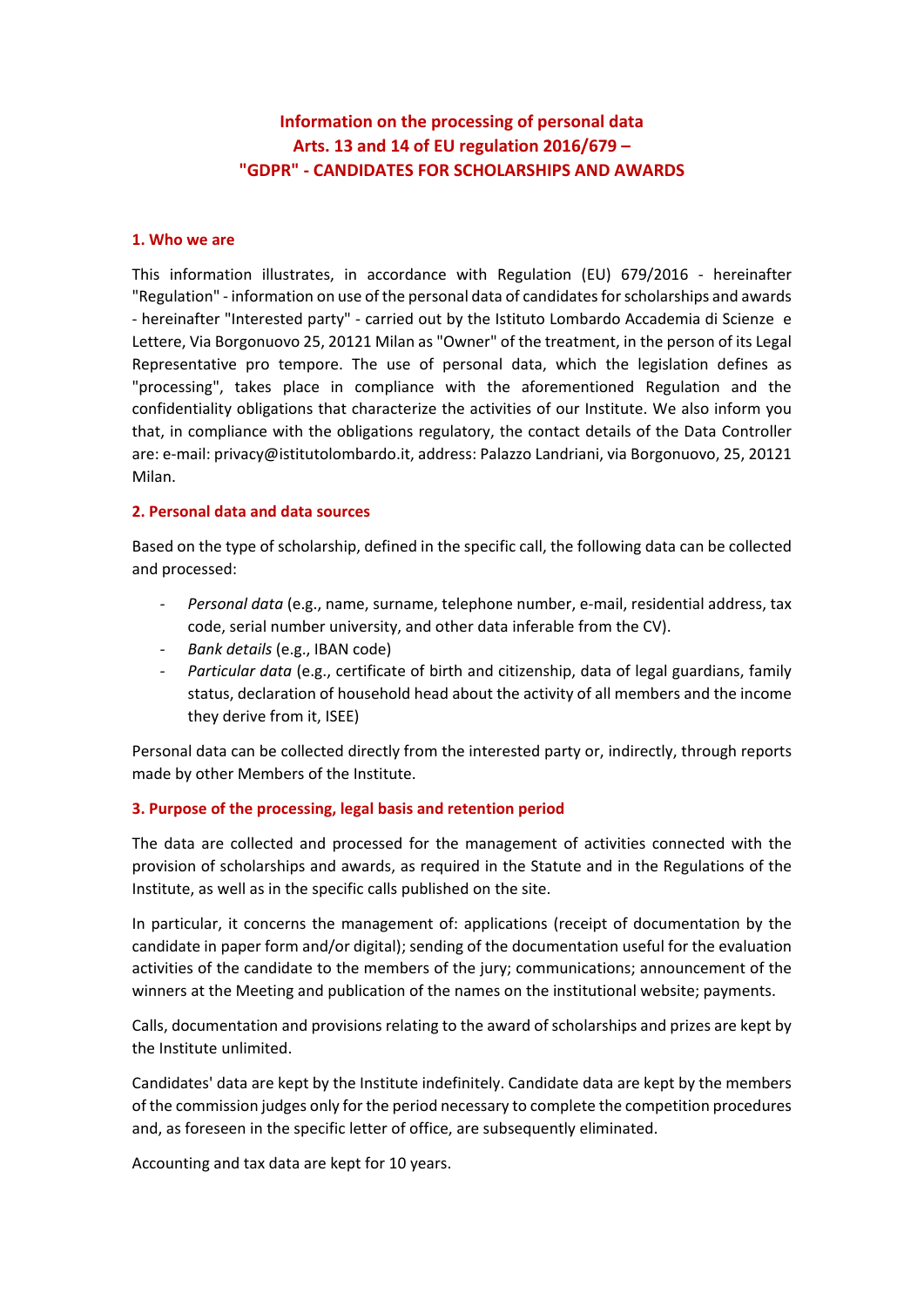### **4. Recipients**

The data can be communicated to the following subjects:

• Data controllers, such as: credit / banking / postal institutions, public bodies for legal compliance, subjects lenders, legal and sector consultants.

• Data processors, such as: professionals, professional firms.

The data collected will not be disclosed and disseminated.

The data may also be processed by external parties established in Italy, in the European Union expressly appointed as Managers of the treatment, if not autonomous holders. In any case, the processing by third parties will take place according to correctness and in the compliance with the laws in force. It will be possible to know the complete list of the designated data processors by writing to the Controller's contact email address (see point 1 of this letter).

#### **5. Subjects authorized to the treatment**

Personal data will be processed by employees and / or collaborators of the Data Controller who have received adequate operating instructions and who have been expressly authorized to process. The data will also be shared with the members of the selection boards designated by the Institute.

#### **6. Conferment**

The provision of personal data is necessary for all that is required by the Statutory and Legal obligations and therefore any refusal to provide them, in whole or in part, may result in the impossibility of participating in scholarships, and to correctly carry out all the formalities set out in point 3.

# **7. Transfer outside the EU**

Personal data are not transferred to non-EU countries, unless specific indications to the contrary for which you will be in advance informed and, if necessary, consent will be requested.

#### **8. Processing and storage methods**

Personal data may be processed manually and with the use of IT and telematic procedures, in the ways and within the limits necessary to pursue the aforementioned purposes. Only the data that are strictly necessary for the specific purpose will be processed by the persons in charge (including external managers), adopting adequate operating and safety instructions that guarantee their protection. The personal data are stored on electronic, magnetic, optical and / or paper media.

# **9. Rights of the interested party**

The interested party may, at any time, exercise the rights indicated below:

a. Access to personal data: the right to obtain confirmation or not that data concerning you are being processed and, in in this case, to have access to the following information: the purposes, the categories of data, the recipients, the retention period, the right to lodge a complaint with a supervisory authority, the right to request the rectification or